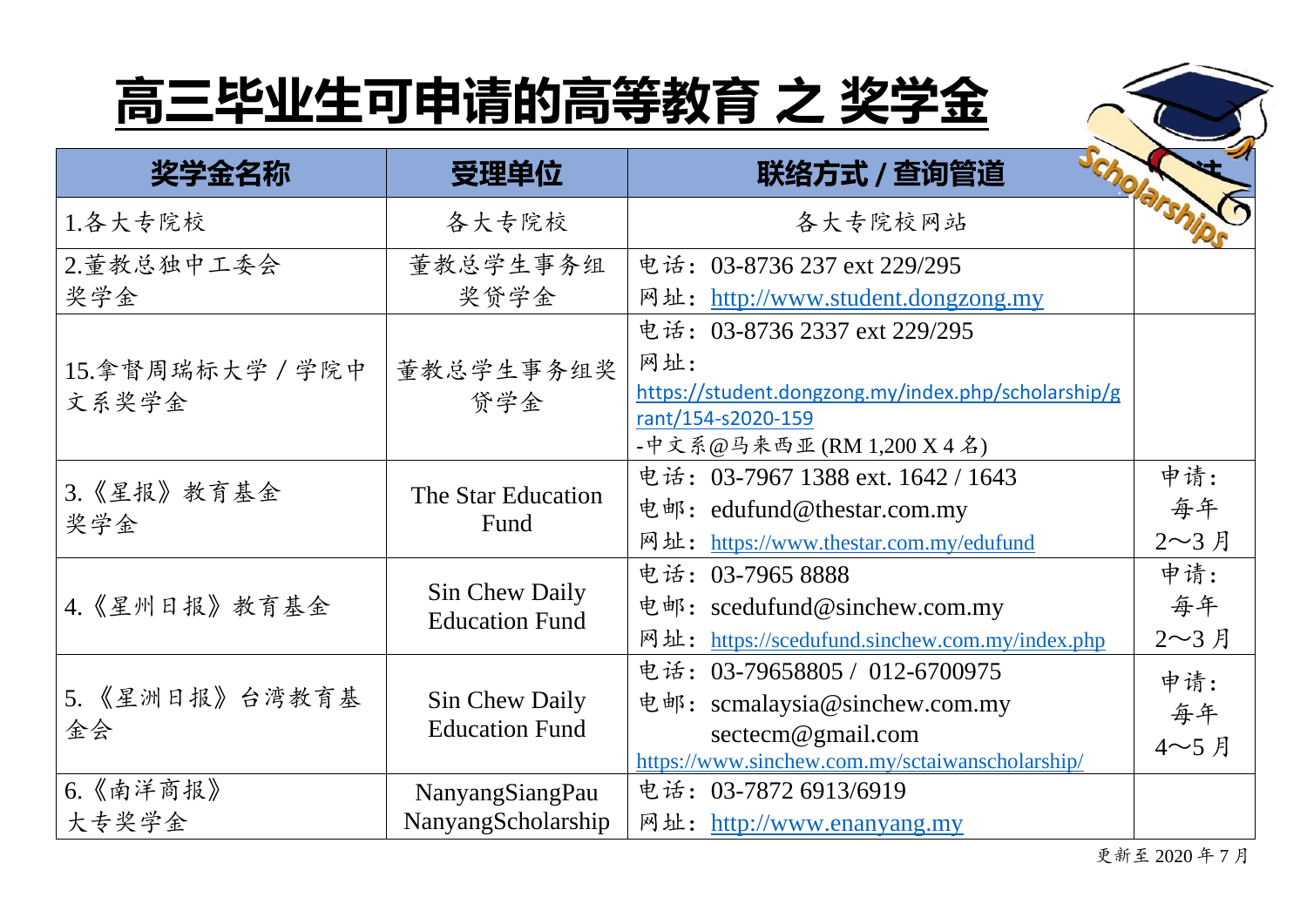| 奖学金名称                         | 受理单位                                    | 联络方式 / 查询管道                                                      |          |
|-------------------------------|-----------------------------------------|------------------------------------------------------------------|----------|
| 7. 丹斯里李深静基金会奖学                | 电话: 03-8947 6605<br>Yayasan Tan Sri Lee |                                                                  |          |
| 金                             | Shin Cheng                              | 电邮:<br>yayasan@ioigroup.com                                      | 3 P E    |
|                               | Scholarship Award                       | http://yayasan.joigroup.com/Scholarship<br>网址:                   | 截止       |
| 8. 华侨银行公共奖学金                  |                                         | 电邮: MYScholarship@ocbc.com                                       |          |
| <b>OCBC Bank Public</b>       | 华侨银行                                    | 网址:                                                              |          |
| Scholarship - Undergraduate   | <b>OCBC BANK</b>                        | https://www.ocbc.com.my/group/careers/scholaschola.h             |          |
|                               |                                         | tml                                                              | 申请:      |
| 9. 联昌银行东盟奖学金                  | 联昌银行                                    | 电邮: cimbaseanscholarship@cimb.com                                | 16 Mar - |
| <b>CIMB</b> Asean Scholarship | <b>CIMB BANK</b>                        | 网址: https://careers.cimb.com/students/cimb-asean-<br>scholarship | 30 Apr   |
|                               |                                         | 电话: 03-2711 8428                                                 |          |
| 10.郭氏基金                       |                                         | 电邮: support@kuokfoundation.com                                   | 申请:      |
| - 私立大专奖学金                     | <b>Kuok Foundation</b><br><b>Berhad</b> | 网址:                                                              | 每年       |
| - 新加坡政府大学奖学金                  |                                         | https://apply.kuokfoundation.org/vw_awards_available             | 6~7月     |
|                               |                                         | list.php                                                         |          |
| 11.金务大奖学金                     | Gamuda Berhad                           | 电话: 03-749108288                                                 | 申请:      |
|                               |                                         | 电邮: scholarship@gamuda.com.my                                    | 每年       |
|                               |                                         | 网址: https://gamuda.com.my/sustainability/yayasan-                | 3~4月     |
|                               |                                         | gamuda/gamuda-scholarship                                        |          |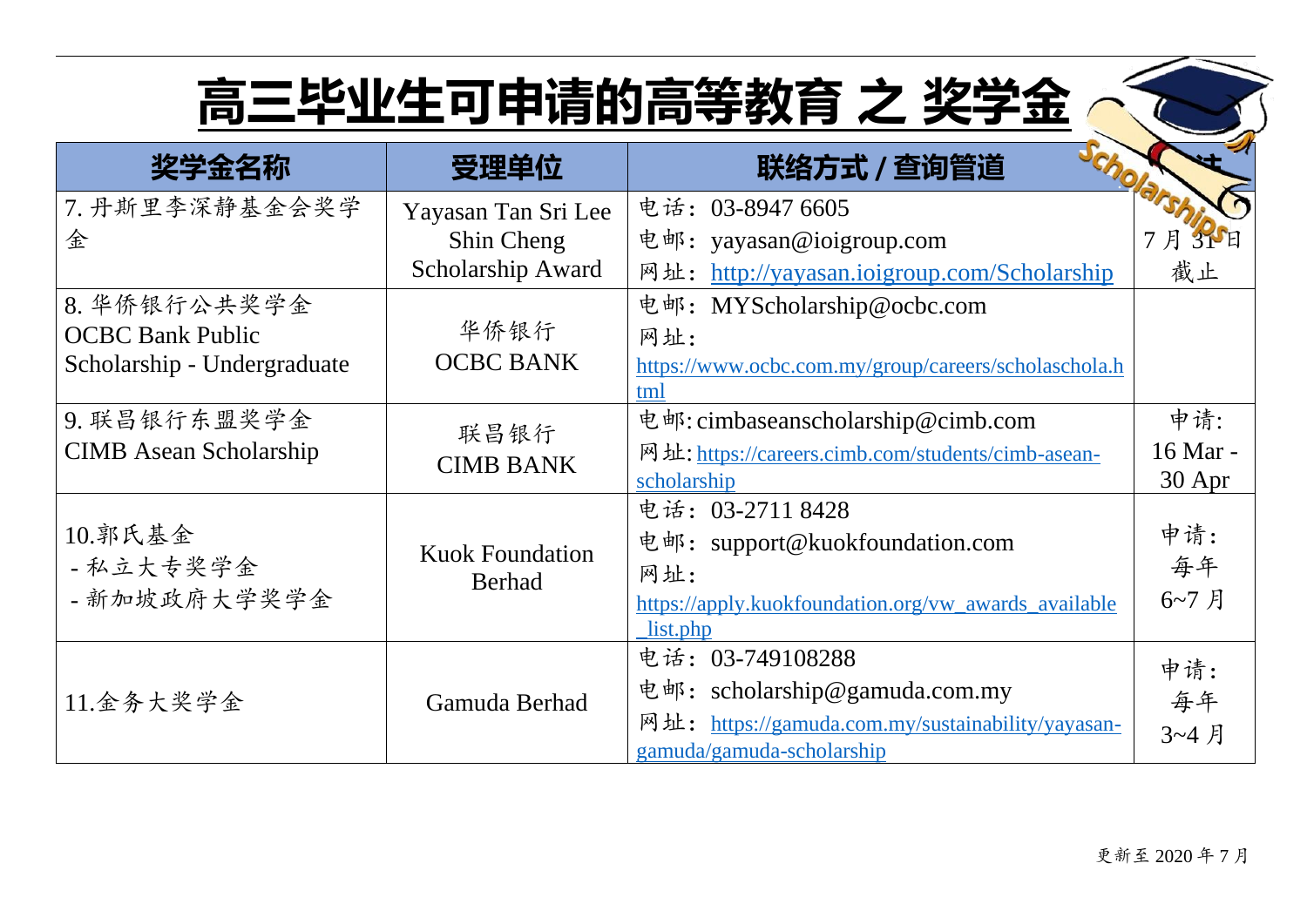|                                                                          | 受理单位                              | 联络方式 / 查询管道 (指定科系)                                                                                                                                                                                                                                                                                                                                                                                                                                |                   |
|--------------------------------------------------------------------------|-----------------------------------|---------------------------------------------------------------------------------------------------------------------------------------------------------------------------------------------------------------------------------------------------------------------------------------------------------------------------------------------------------------------------------------------------------------------------------------------------|-------------------|
|                                                                          |                                   | 电话: 03-2142 0155<br>网址:<br>http://www.lion.com.my/Apps/ParksonScholarship.nsf/<br>welcome                                                                                                                                                                                                                                                                                                                                                         |                   |
| Lion-Parkson<br>12.金狮百盛基金奖学金<br>Foundation                               |                                   | - Accounting/ Finance 会计/金融<br>- Engineering 工程学<br>- Computer Science/ Information Technology<br>电脑科学/资讯工艺<br>- Business Studies/ Commerce/ Economics 商科/商务学/经济学<br>- Property/ Real Estate/ Building Management<br>产业/房地产/建筑管理<br>- Retail Management 零售管理<br>- Human Resource Management 人力资源管理                                                                                                                                                | 申请:<br>每年<br>3~4月 |
| 13.云顶马来西亚奖学金<br>Genting Malaysia Scholarship<br>Award (GENM Scholarship) | Genting Malaysia<br><b>Berhad</b> | 电邮: scholarship@rwgenting.com<br>网址:<br>https://www.rwgenting.com/careers/GrowWithUs/Scho<br>larship/introduction/<br>Hospitality Management / Culinary Arts<br>International Hotel & Resort Management<br>Parks and Recreation Management / Event Management<br>Economics/Actuarial Science/MORSE<br>Marketing/Business/Entrepreneurship<br>Engineering (Electrical, Electronic, Mechanical, Mechatronic)<br>Information Technology / Multimedia | 申请:<br>每年<br>3~4月 |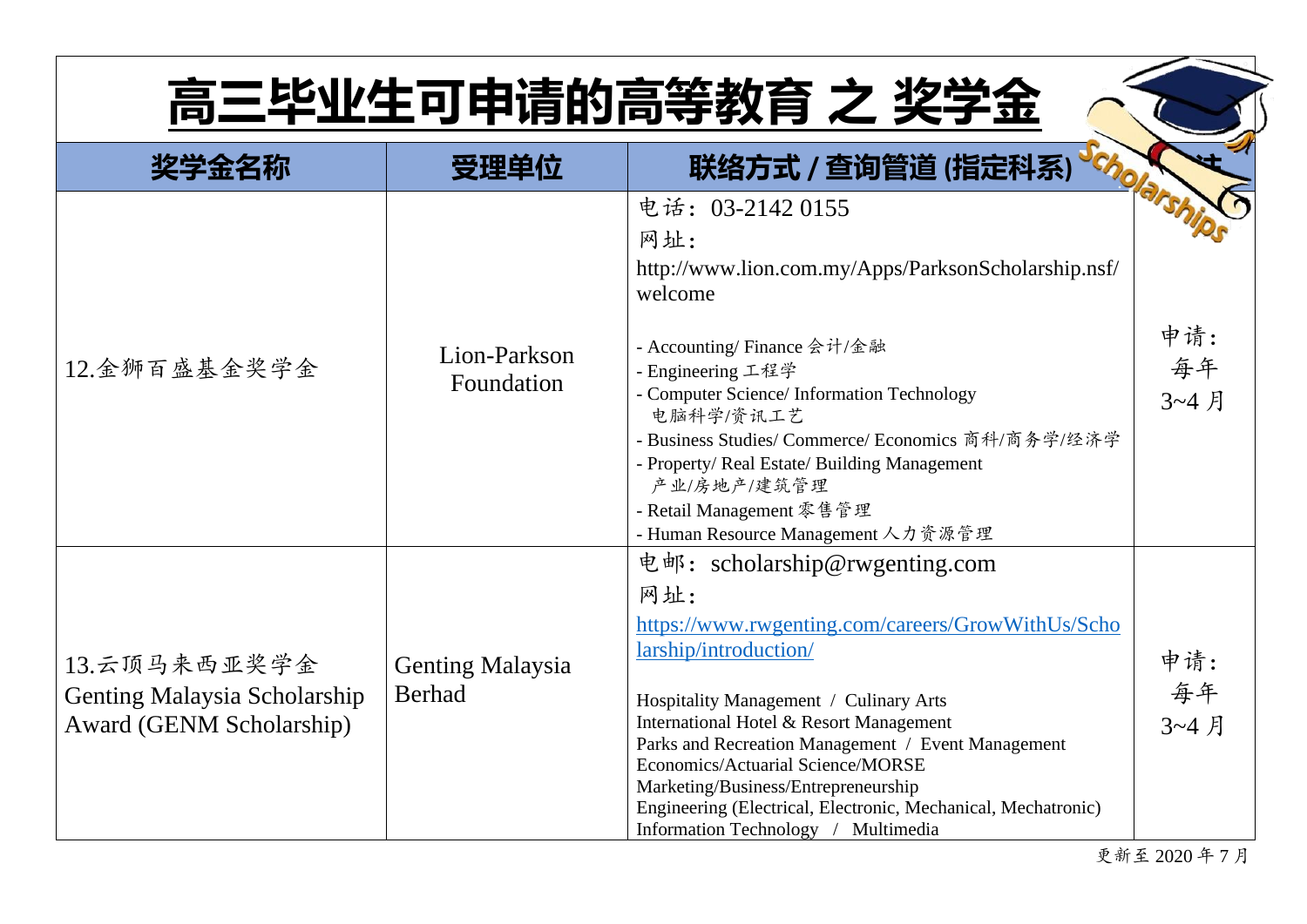| 奖学金名称                                                        | 受理单位                                                                                                                                                    | 联络方式 / 查询管道 (指定科系)                                                                                                                                                                                                                                                                                                                                                                                                                                                                               |                         |
|--------------------------------------------------------------|---------------------------------------------------------------------------------------------------------------------------------------------------------|--------------------------------------------------------------------------------------------------------------------------------------------------------------------------------------------------------------------------------------------------------------------------------------------------------------------------------------------------------------------------------------------------------------------------------------------------------------------------------------------------|-------------------------|
| 14. 双威医疗中心奖学金<br><b>Sunway Medical Centre</b><br>Scholarship | The Human Capital<br><b>Department Sunway</b><br><b>Medical Centre Sdn.</b><br><b>Bhd</b>                                                               | 电话: 03-7491 9191<br>电邮: sunmedscholarship@sunway.com.my<br>网址:<br>https://www.sunwaymedical.com/career-sponsorship/                                                                                                                                                                                                                                                                                                                                                                              | <b>Nursing</b><br>课程    |
| 15. 亚洲护理奖学金 Asian<br>Nursing Scholarship (ANS)               |                                                                                                                                                         | 网址: https://www.gtspl.com/asian-nursing-<br>scholarship/<br>FB 专页: https://www.facebook.com/ANS.AMRS/                                                                                                                                                                                                                                                                                                                                                                                            |                         |
| 16. 谢富年基金                                                    | 电邮: info@jeffreycheah.foundation.<br><b>Jeffrey Cheah</b><br>网址:<br>Foundation<br>https://jeffreycheah.foundation/scholarships/scho<br>larships-awards/ |                                                                                                                                                                                                                                                                                                                                                                                                                                                                                                  | 申请:<br>每年<br>3~5月       |
| 17. 顶级手套奖学金                                                  | Top Glove                                                                                                                                               | 网址: https://www.topglove.com/about-the-<br>scholarship/<br><b>Engineering/Sciences</b><br>Mechatronics / Mechanical / Chemical / Manufacturing<br>Electric & Electronic / Civil / Chemistry / Bio Chemistry /<br>Physics / Mathematics / Polymer Science / Applied Science<br><b>Business Management</b><br>Accounting, Commerce and Finance<br>Statistics/Mathematics / Marketing/E-Commerce<br>Economics / Computer Science & Technology<br>Human Resources Business Administration/Management | 申请: 每<br>年 $2 - 5$<br>月 |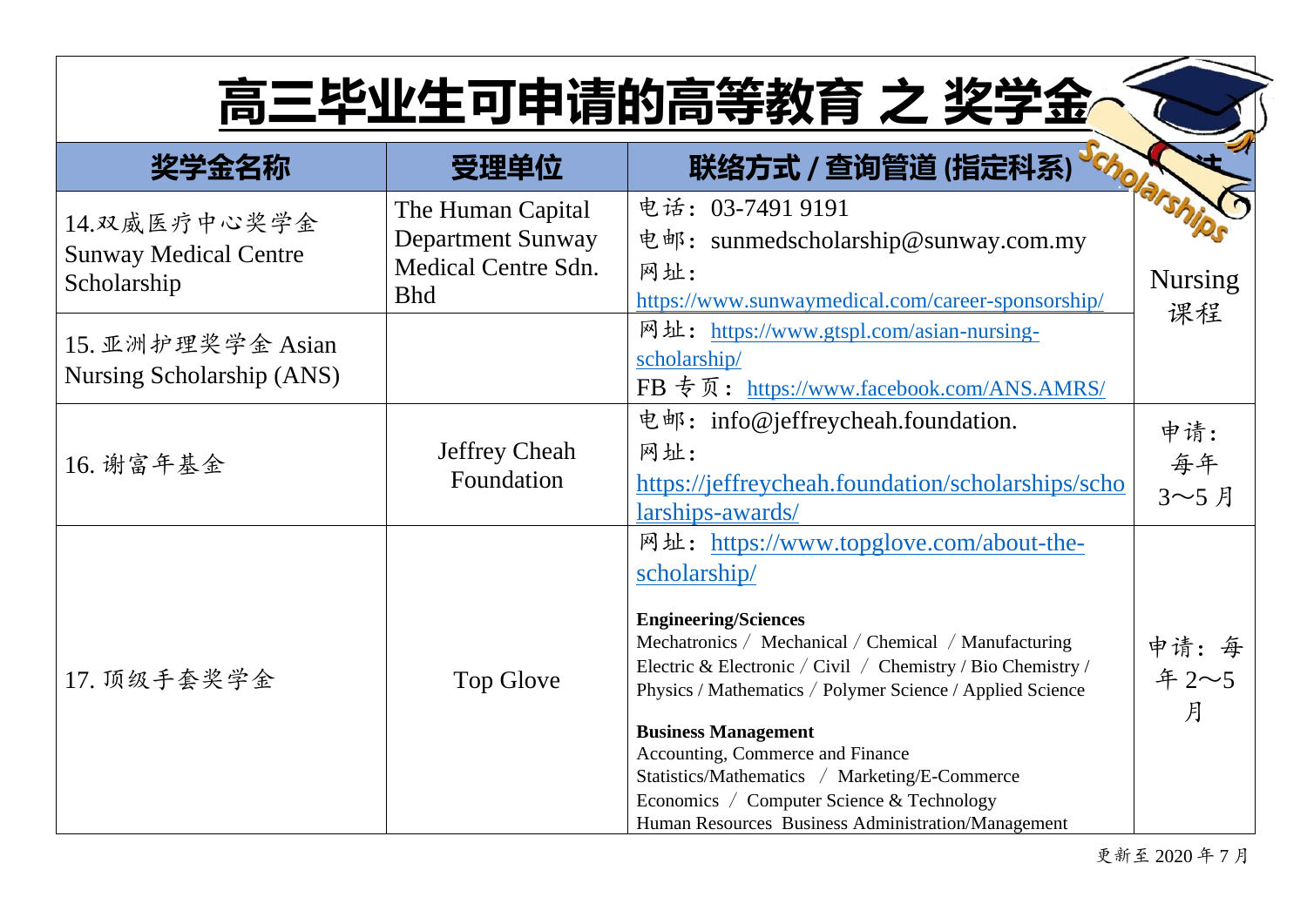| 奖学金名称                           | 受理单位                                                     | 联络方式 / 查询管道 (指定科系)                                                       |
|---------------------------------|----------------------------------------------------------|--------------------------------------------------------------------------|
| 18.教育部体育奖学金                     | Bahagian Sukan<br>Kementerian<br>Pendidikan Tinggi       | 电话: 03-8870 6142/ 6581<br>网址: biasiswa.mohe.gov.my                       |
| 19. 亚细安奖学金 ASEAN<br>Scholarship | 新加坡政府                                                    | 网址:<br>https://www.moe.gov.sg/admissions/scholarship<br>s/asean/malaysia |
| 20. Dr. Goh Keng Swee 奖学<br>金   | The Association of<br><b>Banks in Singapore</b><br>(ABS) | 网址: https://abs.org.sg/dr-goh-keng-swee-<br>scholarship                  |
| 21.马来西亚佛教发展基金会<br>高等教育奖助学金      | 马来西亚佛教发展基<br>金会                                          | 网址: ybbm.com.my                                                          |

\* 以上资料仅供参考,任何更动或最新讯息,以该单位发布为主。

\* 以上奖学金申请资格与条件,请自行浏览相关网站或联络相关单位。

\* 本校与辅导处不提供以上奖学金申请服务。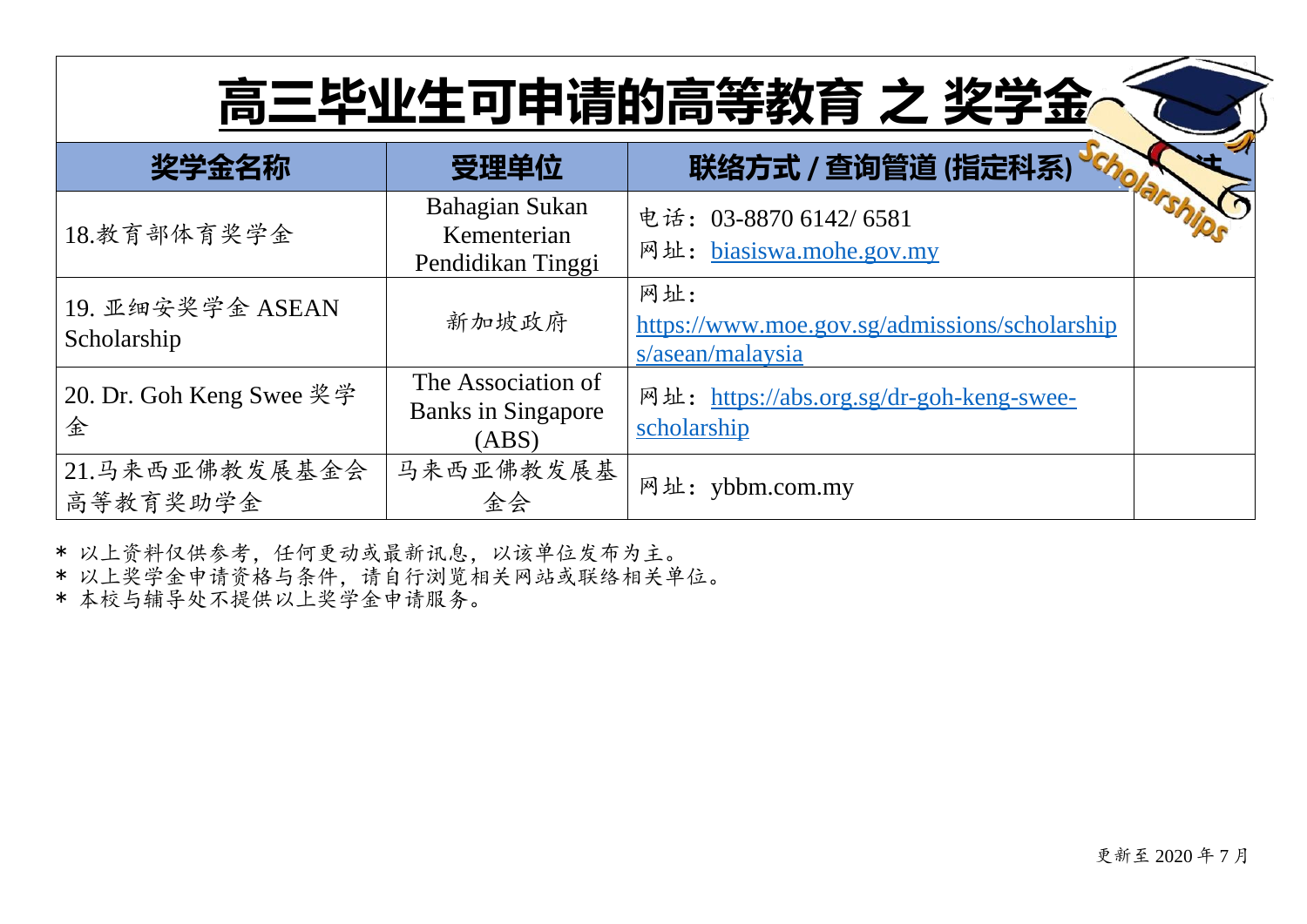| 贷学金名称                    | 受理单位                    | 联络方式 / 查询管道                                                                                                                         |
|--------------------------|-------------------------|-------------------------------------------------------------------------------------------------------------------------------------|
| 1.国家高等教育基金局贷学金           | Perbadanan Tabung Pen-  | 电话: 03-2193 3000                                                                                                                    |
| <b>PTPTN</b>             | didikan Tinggi Nasional | 网址: www.ptptn.gov.my                                                                                                                |
| 2.董教总独中工委会贷学金            |                         |                                                                                                                                     |
| -贷款额 RM 5,000~RM 8,000/年 |                         |                                                                                                                                     |
| -申请期: 每年4~5月             | 董教总学生事务组                | 电话: 03-8736 2337 ext 229/295                                                                                                        |
| 3.华文独中师资培育专案计划贷学金        | 奖贷学金                    | 网址: http://www.student.dongzong.my                                                                                                  |
| -贷款额 RM 8,000/年          |                         |                                                                                                                                     |
| -申请期: 每年10~11月           |                         |                                                                                                                                     |
| 4.Carlsberg 华总教育基金       | 马来西亚中华<br>大会堂总会         | 电话: 03-8939 0100<br>网址:<br>http://huazong.my/dict_services/%E5%8D%8E%E6%8<br>0%BB%E6%95%99%E8%82%B2%E6%80%BB%E5<br>%9F%BA%E9%87%91/ |
| 5.马来西亚海南会馆联合会            | 马来西亚海南会馆<br>联合会         | 电话: 03-20704368<br>电邮: info@hainan.org.my<br>网址: http://hainan.org.my/main1.html                                                    |
| 6.马来西亚留台校友会联和总会大学<br>贷学金 | 马来西亚留台校友会<br>联和总会       | 网址:<br>https://www.faatum.com.my/category/scolarship<br>/faatum scholar/                                                            |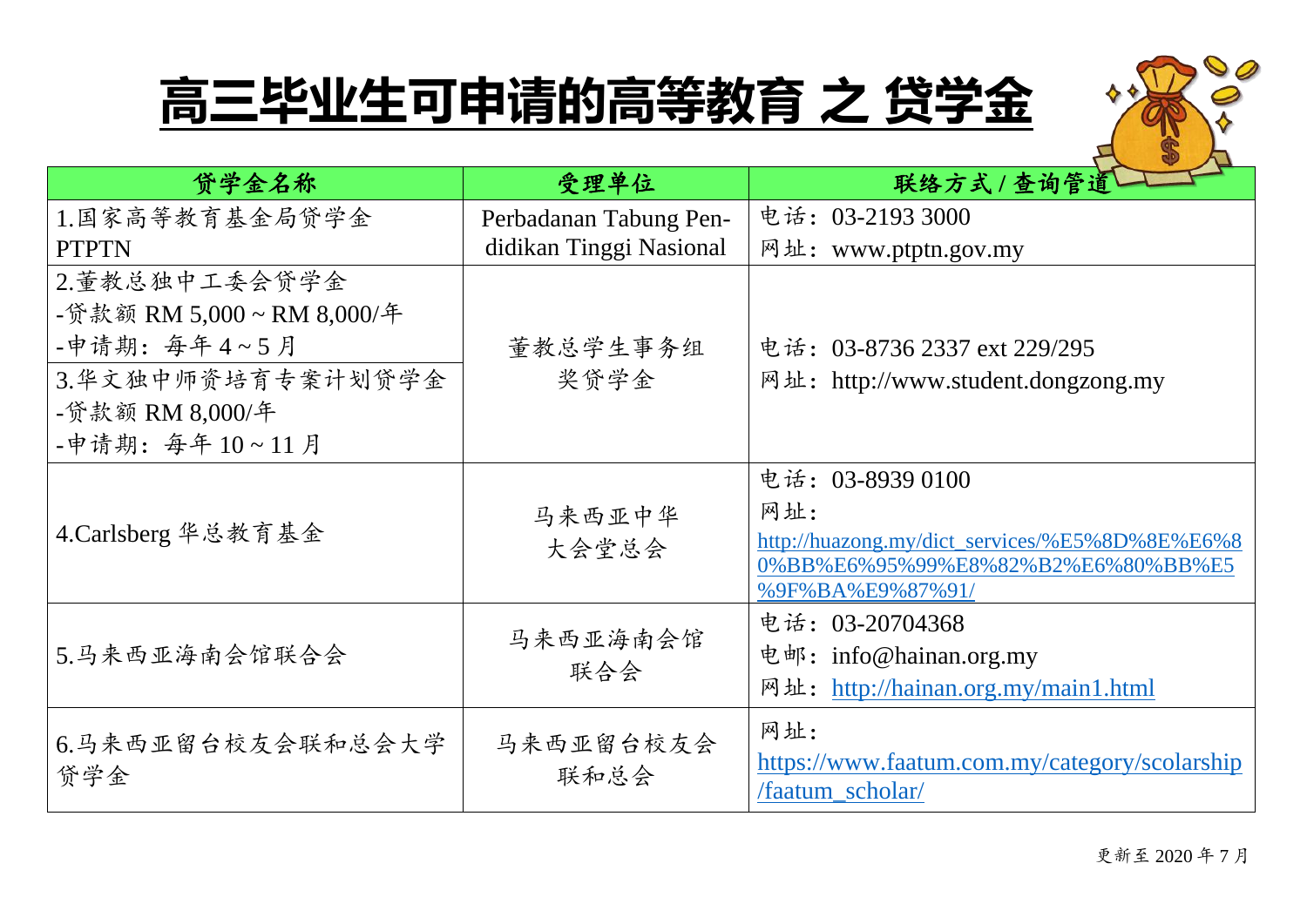| 7.社会保险机构贷学金 Faedah                            | Pertubuhan Keselamatan                          | 电话: 1-300-22-8000                 |
|-----------------------------------------------|-------------------------------------------------|-----------------------------------|
| Pinjaman Pendidikan PERKESO                   | Sosia                                           | 网址: www.perkeso.gov.my            |
| 8.自立合作社贷学金计划 KOJADI<br><b>Education Loans</b> | Koperasi Jayadiri<br>Malaysia<br>Berhad(KOJADI) | 电话: 03-2161 6499<br>网址: kojadi.my |

\* 以上资料仅供参考,任何更动或最新讯息,以该单位发布为主。

\* 以上贷学金申请资格与条件,请自行浏览相关网站或联络相关单位。

\* 本校与辅导处不提供以上贷学金申请服务。

#### **高三毕业生可申请的高等教育 之 助学金**

| 助学金名称     | 受理单位             | 联络方式 / 查询管道                | 备注 |
|-----------|------------------|----------------------------|----|
| 1.中化大专助学金 | 本校董事部、           | 电话: 06-9522532 ext 16      |    |
|           | 本校辅导处            | 网址: http://www.chhs.edu.my |    |
| 2.公积金第二户头 | Kumpulan Wang    | 电话: 03-8922 6000           |    |
|           | Simpanan Pekerja | 网址: http://www.kwsp.gov.my |    |

\*以上资料仅供参考,任何更动或最新讯息,以该单位发布为主。 \*以上助学金申请资格与条件,请自行浏览相关网站或联络相关单位。 \*以上助学金,本校与辅导处只受理中化大专助学金,并不提供其他助学金申请服务。